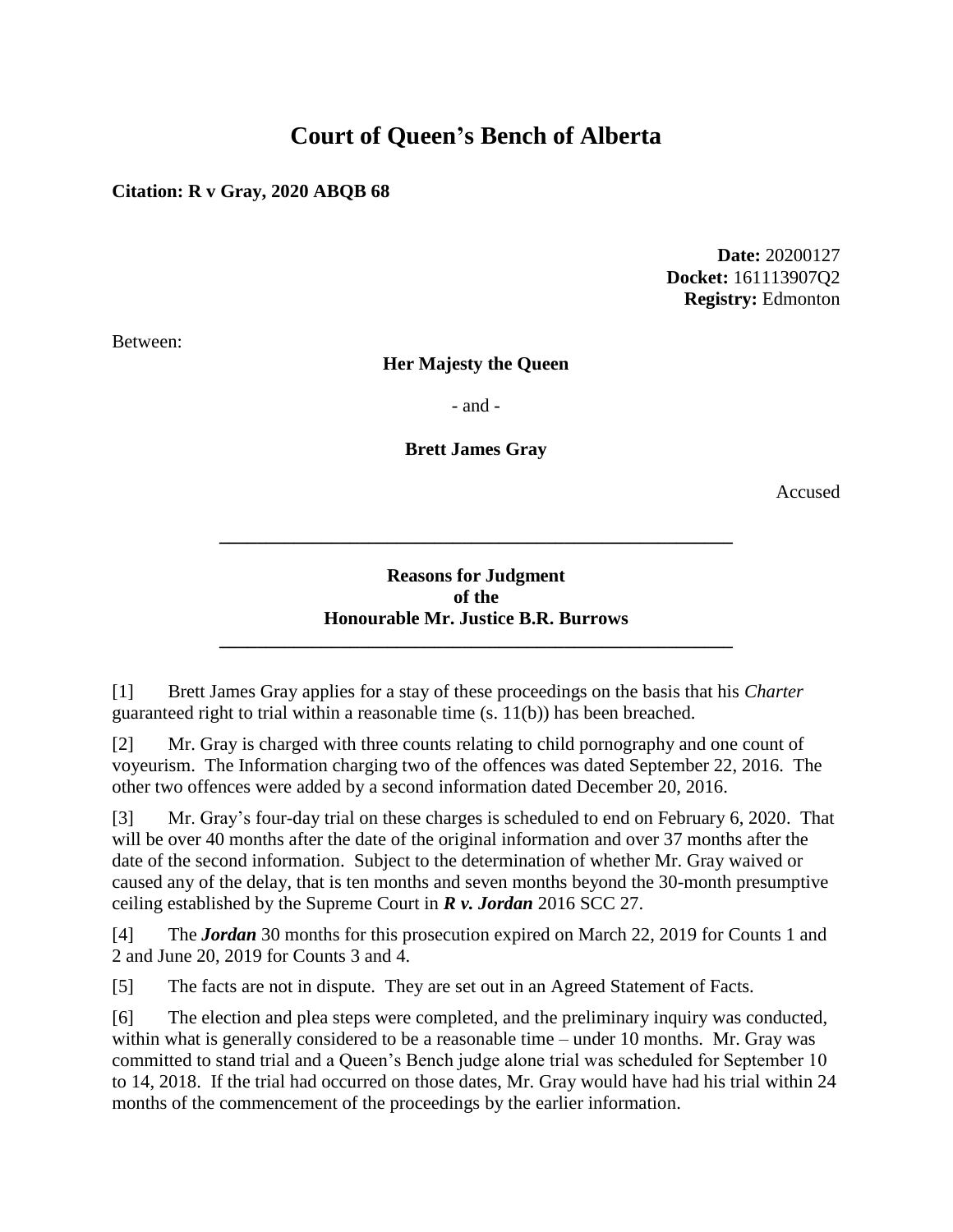[7] However, on September 6, 2018, four days before the scheduled commencement of the trial, Mr. Gray applied for an adjournment of the trial. The reason for the application was that the Crown had not yet provided "data from seized devices to a defence expert" – there had been a delay in effecting an element of disclosure. There was at that point insufficient time remaining before the commencement of the trial, four days later, for the defence expert to complete his analysis even if the required disclosure was made immediately.

[8] Mr. Gray's Counsel had requested disclosure of a copy of the hard drive which had been seized from Mr. Gray on January 24, 2018, over 7 months before the scheduled trial dates. There is no dispute that the disclosure request was appropriate.

[9] The details of the processing of that request are set out in the Agreed Statement of Facts. I have included the relevant portion of the Agreed Statement of Fact in an Appendix to these Reasons.

[10] At the adjournment application, the Crown acknowledged that the requested disclosure had not been provided and advised that the Crown did not object to the adjournment so long as Mr. Gray waived his *Charter* s. 11(b) right. Mr. Gray declined to do so. He did not accept responsibility for the state of affairs that made the adjournment application necessary. It was recognized that the *Jordan* deadline would expire in early 2019.

### [11] I ruled:

. . . it seems to me that defence has to have an opportunity to have [the requested disclosure] reviewed by their expert. And the trial can't go ahead without that having happened. So, I don't think I'm going to require [Mr. Gray] to waive 11(b) in order to get the adjournment. I'm not going to say whose fault it is. If it becomes an issue, that will have to be determined.

[12] I adjourned the matter to QBAC (scheduling court) on September 14, 2018.

[13] Counsel's offices communicated with each other before the QBAC appearance as to available dates. On September 11, 2018, Mr. O'Keeffe's office advised Mr. Rowan's office of the dates between October 22, 2018 and November 12, 2019 that Mr. O'Keeffe was available. There were 143 days identified. They were in 15 "usable" blocks – that is periods long enough to accommodate a four or five-day trial. Only three of those blocks (1 and 2 – eight days - October 22 to 31, 2018; 3 – four days - November 26 to 30, 2018) were before the expiry of the *Jordan* deadline for Counts 1 and 2, on March 22, 2019. A further six of the blocks were before the expiry of the *Jordan* deadline for Counts 3 and 4.

[14] Correspondence between the Crown and the Court Coordinator identified three blocks, each of five days duration, when the Court could accommodate the trial prior to March 22, 2019. These were December 3 to 7, 2018, January 14 to 18, 2019, and February 11 to 15, 2019. None of these blocks matched blocks when Defence Counsel was available.

[15] The materials on this application do not indicate what dates Crown Counsel, Mr. Rowan, was available. It appears, however, that the messaging between Counsels' offices did not identify any dates when both Mr. O'Keeffe and Mr. Rowan were available prior to March 22, 2019. The materials indicate that there may have been dates in May 2019 when both Mr. Rowan and Mr. O'Keeffe were available, but court time was not available on those dates.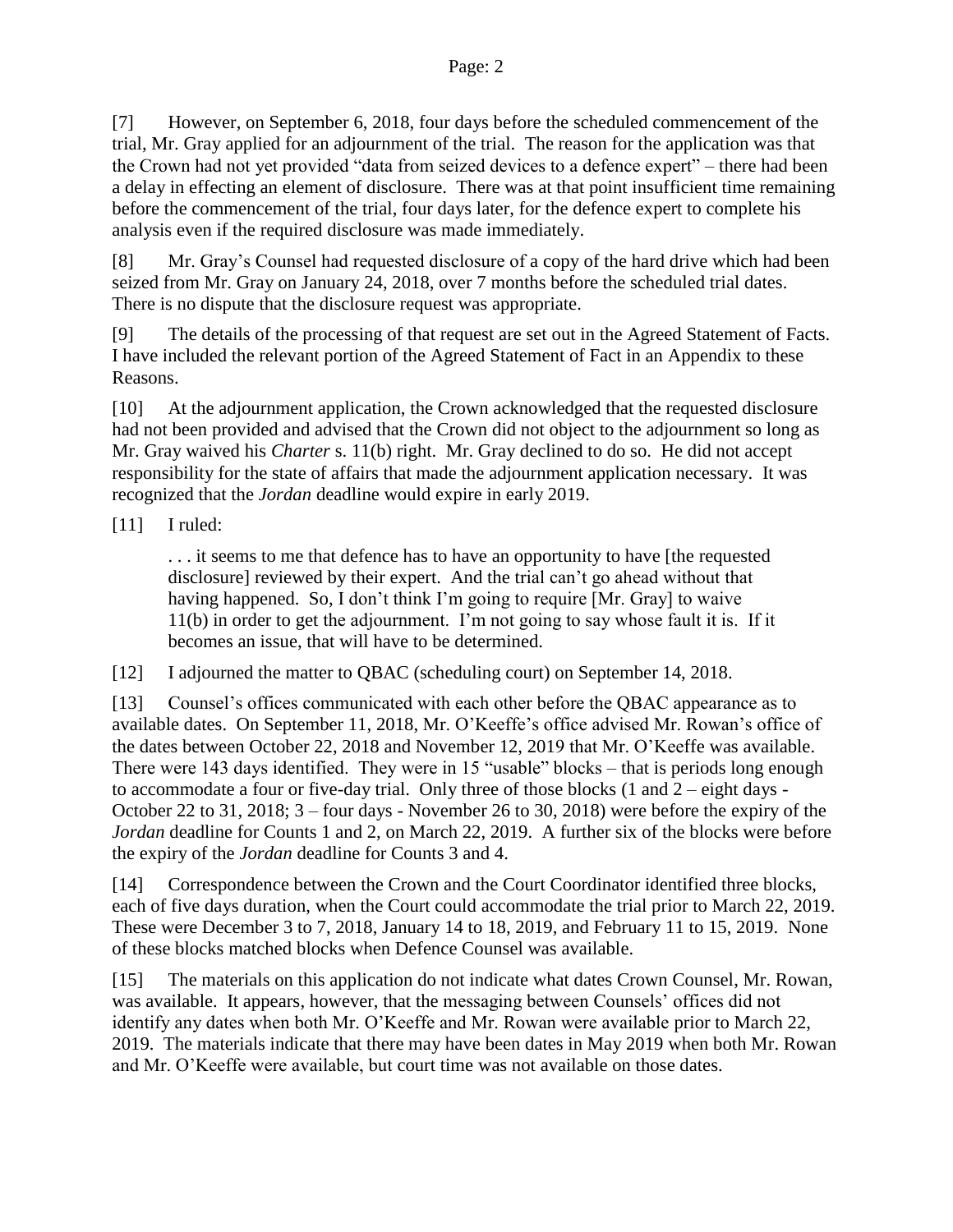[16] At QBAC on September 14, 2018, Mr. O'Keeffe's agent advised the Court that her instructions were to set a four-day trial. She suggested February 3 to 6, 2020. Those dates had been determined to be available to all concerned – the Court, the Crown and the Defence – before QBAC opened. The Court Coordinator advised the Court that those were not the earliest dates the Court had available. Mr. O'Keeffe's agent advised that the dates she had suggested were not Mr. O'Keeffe's earliest dates either. "He did have a number of earlier dates, including in 2018 and 2019."

[17] Mr. Rowan's availability was not specifically mentioned but I expect this was because there was no point in mentioning his availability, whatever it was, when there was no date when Mr. O'Keeffe's and the court's availability matched. I take notice that, at least in September 2018, when scheduling difficulties such as those presented on this occasion arose, the Crown's availability was rarely the problem. The Crown, at least in September 2018, was usually able to change prosecutor assignments if necessary to accommodate defence and Court schedules.

[18] The Court set the trial for February 3 to 6, 2020. There was no mention of *Jordan* concerns at this appearance.

[19] The first issue to be decided is whether at least 10 months of the delay in excess of 30 months was waived or caused solely by Mr. Gray. If not, then the second issue is whether the Crown has shown that the delay beyond the *Jordan* ceiling results from exceptional circumstances.

[20] I summarize the Crown's position as follows:

- 1. Most of the seven months that passed between the Defence request for disclosure of a copy of the seized hard drive was reasonably required for the organization of this nonroutine disclosure. "The facts make clear that extensive back and forth correspondence, and expert witnesses on both sides clarifying factual issues, was required, and that a trained specialist would have to actually create the end result." Just over one month of the seven months was the result of the Defence not returning the signed consent order because then Counsel for Mr. Gray had left the practice of law and no one else picked up the ball.
- 2. The entire 17-month period following the adjournment of the September 2018 trial dates (or at least the 12 months following the latest dates the Court was available prior to the *Jordan* deadline) should be subtracted from the overall delay because:
	- a) It is a delay caused by the unavailability of Defence Counsel, or
	- b) It was implicitly waived by the defence, or
	- c) It is a discrete event beyond the Crown's control that should be subtracted from the *Jordan* delay calculation.

# *Delay of Requested Disclosure*

[1] I do not agree with the Crown's first point. In my view, the description in the Agreed Statement of Facts of the back and forth between Crown and Defence from the date Defence requested the disclosure to the adjournment application, January 24 to September 6, 2018, a period in excess of seven months, (see the Appendix to this decision) demonstrates that neither Crown nor Defence focused on the disclosure request with any urgency or with reasonable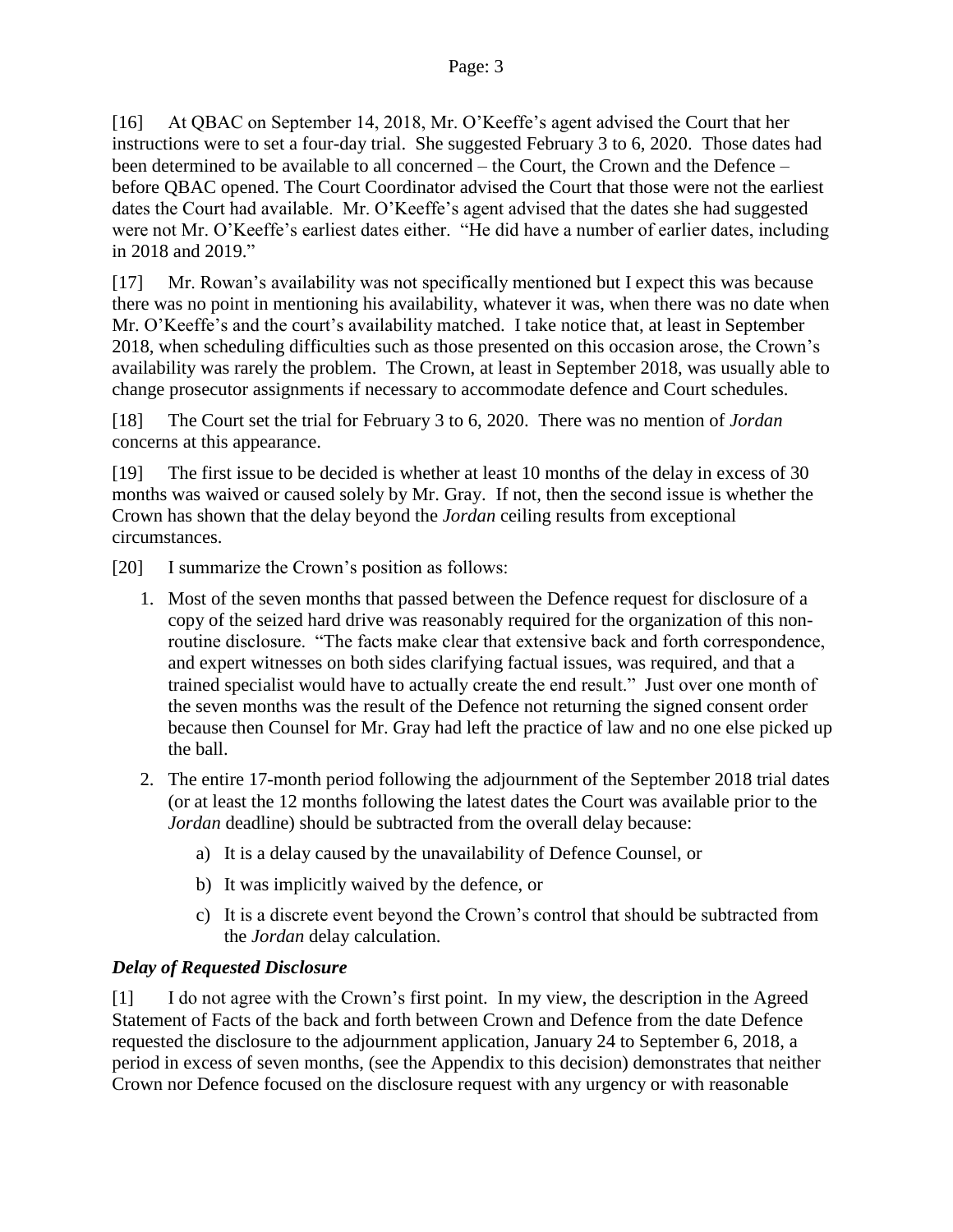efficiency. The disclosure request may not have been routine, but neither was it difficult or incapable of being accomplished in very much less that seven months.

[2] I note that the Crown does not submit that the Defence disclosure request made on January 24, 2018 was in any sense illegitimate or a delaying tactic. Counsel indicated that the request was inspired by the Crown evidence at the Preliminary Inquiry. There is no suggestion that the Defence was unreasonably tardy in making the request, having made it seven months before the trial date.

[3] I do not agree that the 34 days that were lost while the Crown awaited the return of the signed Consent Order, not realizing that the lawyer to whom it had been sent had left the practise of law, should be labeled "defence delay". Such a delay apparently did not, at the time, concern the Crown sufficiently to generate a follow up inquiry. It should have.

[4] In my view, none of the delay that was encountered in the Crown making the disclosure which the Defence requested on January 28, 2018 is delay "solely caused by the conduct of the defence." (*Jordan* para. 63). None of it should be subtracted from the overall delay.

# *Delay Resulting from Rescheduling the Trial*

[5] I also disagree with the Crown's submission that the delay from the adjourned trial dates to the rescheduled trial dates, 17 months, was caused by the defence. The Crown's submission on this point, I expect, is founded on *Jordan* para. 64:

As another example, the defence will have directly caused the delay if the court and the Crown are ready to proceed, but the defence is not. The period of delay resulting from that unavailability will be attributed to the defence. However, periods of time during which the court and the Crown are unavailable will not constitute defence delay, even if defence counsel is also unavailable.

[6] In my view, it is not accurate to describe the difficulty that arose on September 14, 2018, in finding four consecutive dates when the court, the Crown and the Defence would all be available in the six months following (that is, the six months before the *Jordan* deadline), as a situation where the court and Crown were ready to proceed, but the defence was not. The court and Defence were, in fact, each "ready to proceed" on three "blocks" in that six months. Presumably the Crown could have been "ready to proceed" on all six blocks if necessary. But neither the court nor the Defence was "ready to proceed" on the same block.

[7] On September 14, 2018, the three schedules that had to be coordinated simply could not be coordinated. There is no more basis for ascribing fault for that state of affairs to the Defence as there is for ascribing it to the court or the Crown. The resources of each are limited. If the situation involved "fault" at all, it is "fault" which lies as much on the court as on the Defence.

[8] It cannot be said that it is Defence Counsel's lack of availability that resulted in the matter being set further into the future than would be otherwise be the case. The court, the Crown and the Defence all had reasonable availability, albeit limited availability, before the *Jordan* deadline. But none of that reasonable availability was at the same time.

[9] In my view, the delay was not caused solely by the conduct of the defence.

[10] Neither, in my view is there any basis for finding that the delay necessitated by the adjournment and rescheduling of the trial was waived by Mr. Gray, implicitly or otherwise.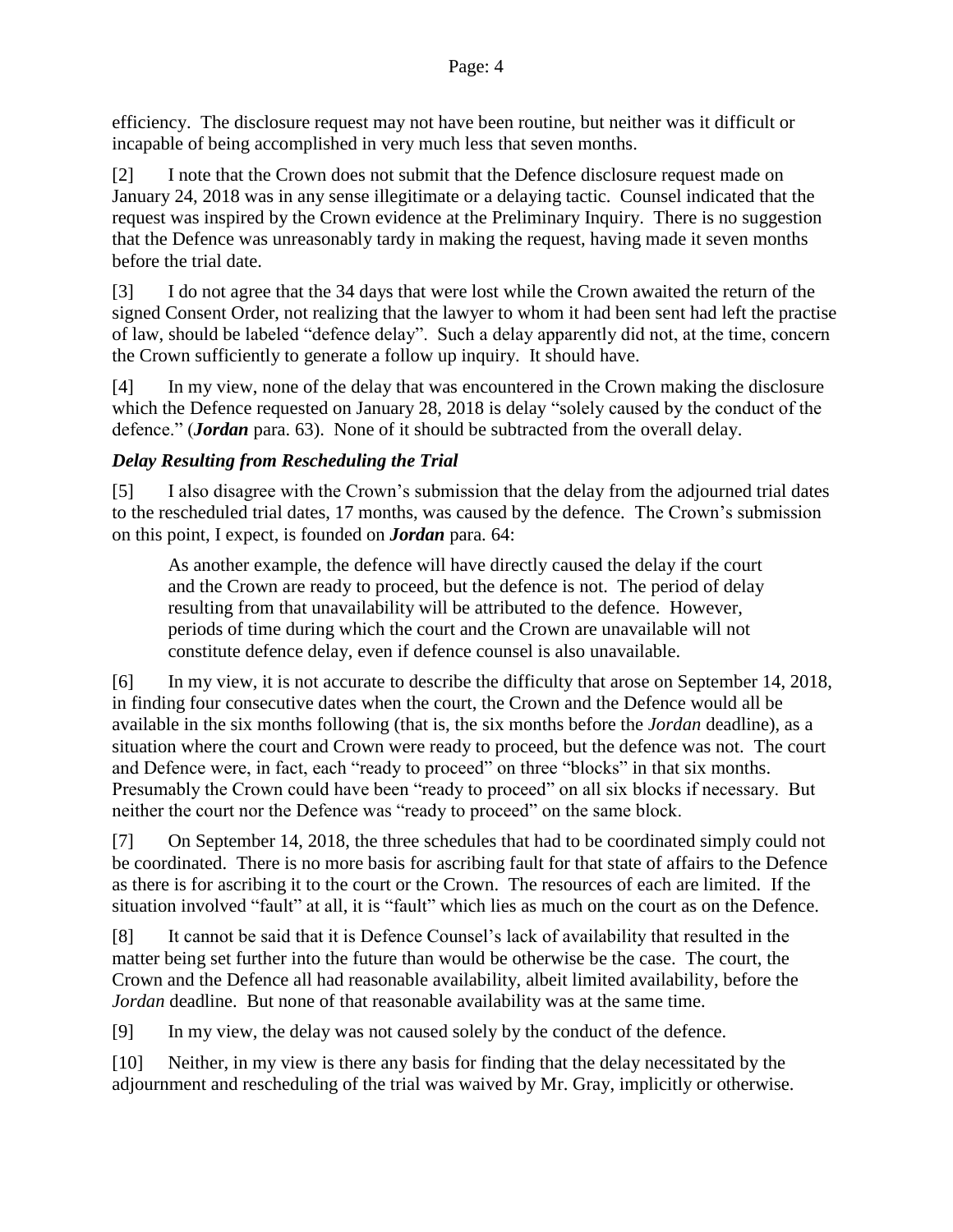[11] I understand the Crown's "discrete incident" submission to be an attempt to overcome the presumption that the ten months delay beyond the *Jordan* ceiling is unreasonable. In *Jordan* the Supreme Court said that the presumption might be overcome where the Crown shows that the case involves "exceptional circumstances" which: (para. 69)

. . . lie outside the Crown's control in the sense that (1) they are reasonably unforeseen or reasonably unavoidable, and (2) Crown counsel cannot reasonably remedy the delays emanating from those circumstances once they arise.

[12] The Supreme Court said further: (para. 70)

It is not enough for the Crown, once the ceiling is breached, to point to a past difficulty. It must also show that it took reasonable available steps to avoid and address the problem *before* the delay exceeded the ceiling. This might include prompt resort to case management processes to seek the assistance of the court, or seeking assistance from the defence to streamline evidence or issues for trial or to coordinate pre-trial applications, or resorting to any other appropriate procedural means. The Crown, we emphasize, is not required to show that the steps it took were ultimately successful – rather, just that it took reasonable steps in an attempt to avoid the delay.

[13] It is clear from these passages that it is fundamental to a finding that exceptional circumstances render delay beyond the *Jordan* ceiling reasonable, that the Crown have taken reasonable steps when the problem arose to attempt to remedy it.

[14] Here, in my view, the problem – that it was difficult on September 14, 2018 to find four consecutive days when the Crown, the Defence and the court were all available for trial before March 22, 2019 – was reasonably unavoidable, but whether or not it could have been reasonably remedied is not known. The Crown made no request either in QBAC, or to the judge who had conducted the pretrial conference, or to the Chief Justice, either before the *Jordan* deadline or ever, for special attention to be given to the scheduling of this matter.

[15] Such a request would have been a reasonable thing to do – probably the only reasonable thing to do. But the Crown made no attempt whatsoever to remedy the problem. If it did not do so, as was suggested in the Crown's submissions, because it assumed that Mr. Gray had waived his *Charter* s. 11(b) rights, there was no basis whatsoever for that assumption.

[16] The Crown, not having made any attempt to find a solution to the problem within the six months that remained before the deadline, it cannot now show that this case involved exceptional circumstances which render the excessive delay reasonable.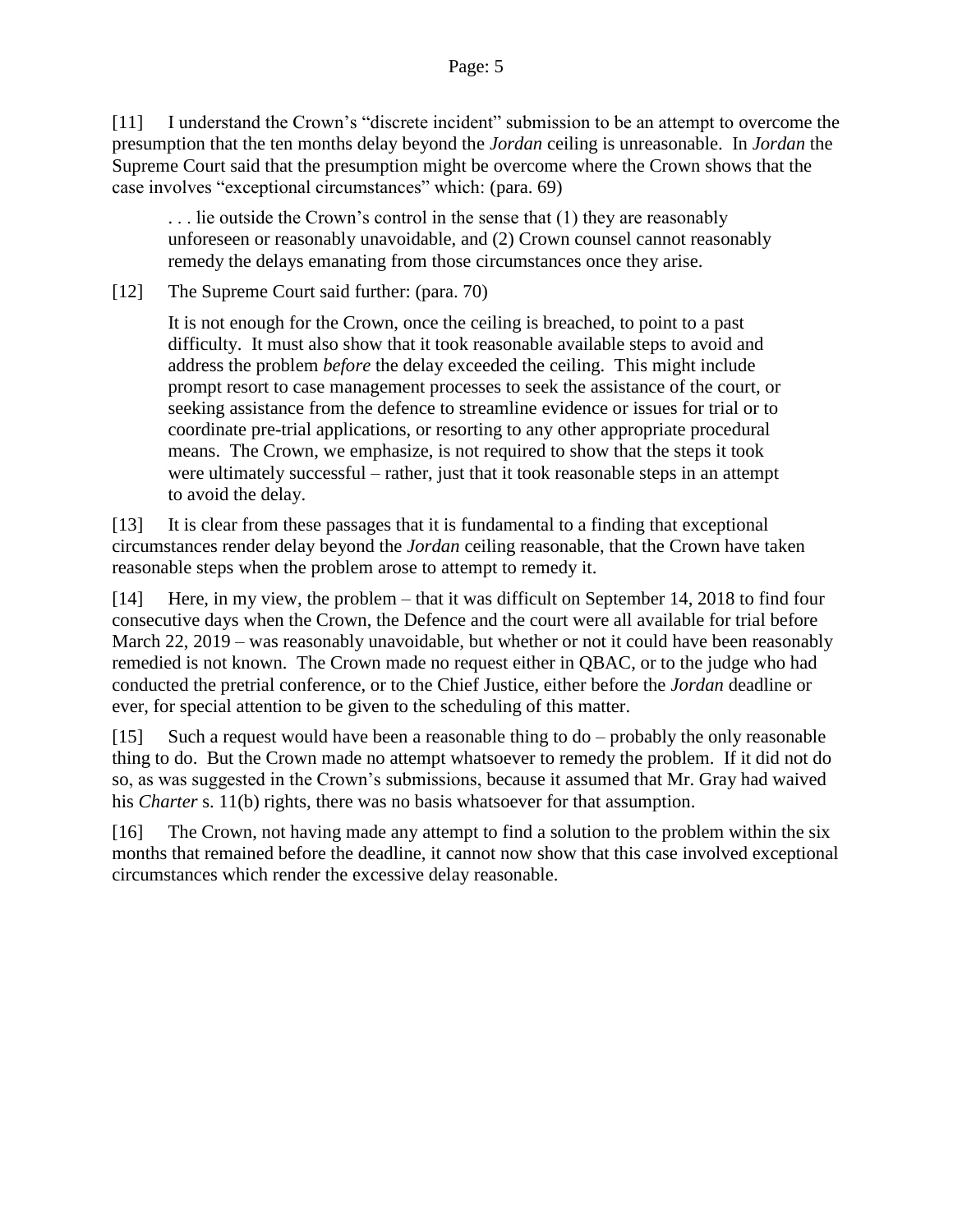# *Conclusion*

[17] Mr. Gray's right to trial within a reasonable time, guaranteed by *Charter* s. 11(b) has been violated. I order that the proceedings against him be stayed.

Heard on the  $22<sup>nd</sup>$  day of January, 2020. **Dated** at the City of Edmonton, Alberta this 27<sup>th</sup> day of January, 2020.

> **B.R. Burrows J.C.Q.B.A.**

### **Appearances:**

James Rowan for the Crown

Eamon O'Keeffe for the Accused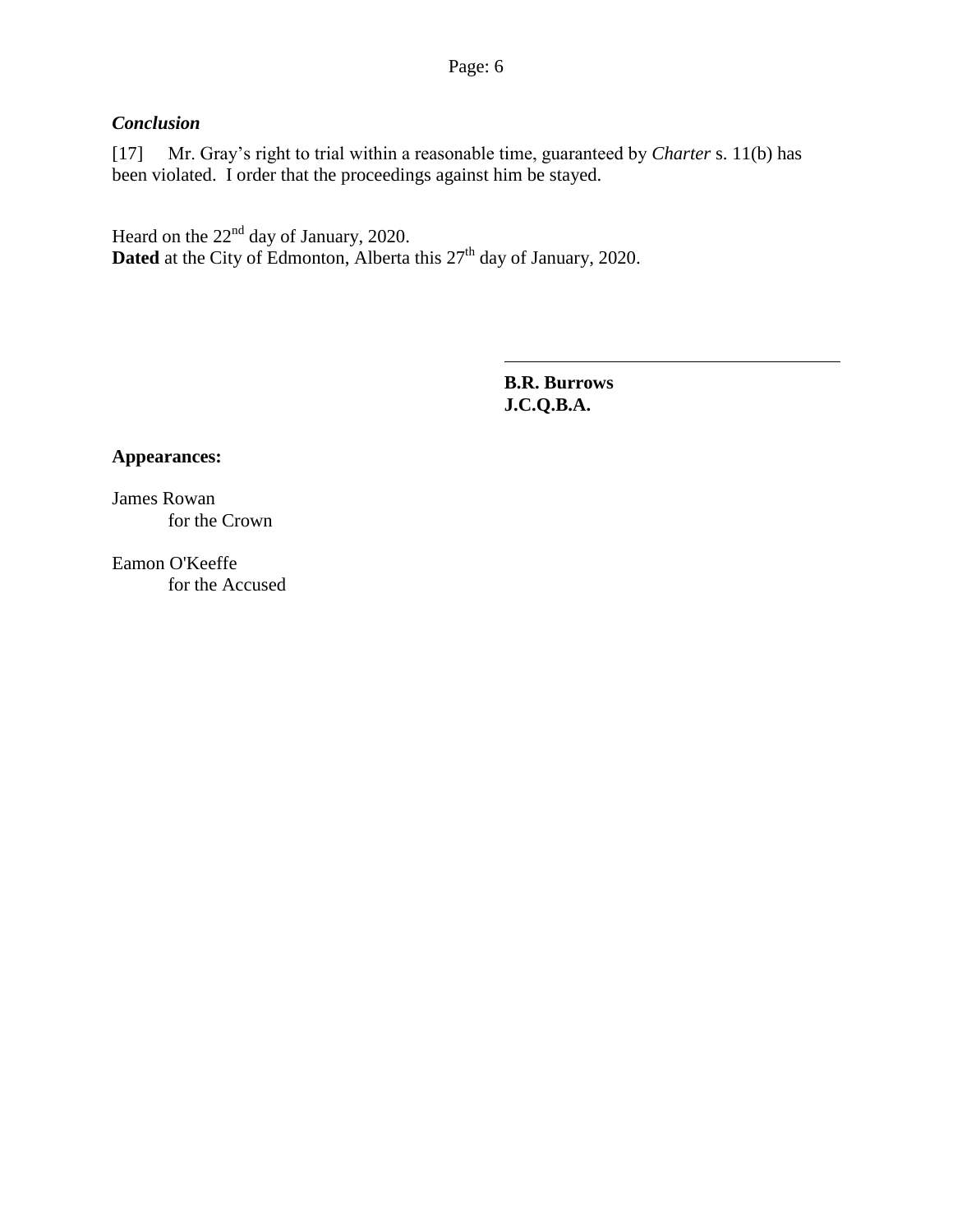### **Appendix**

#### **Excerpt from the Agreed Statement of Facts:**

### **The Process of Obtaining a Copy of the Hard Drive**

15. Counsel for Mr. Gray first made a disclosure request for a copy of the hard drive from Mr. Gray's computer in a letter to the Crown dated January 24, 2018.

16. Counsel for Mr. Gray sent a second request for a copy of the hard drive on April 8, 2018. Crown responded that same day by email indicating no objection to providing the copy and seeking clarification as to what type of copy ("logical" or "block-by-block") would be required.

17. A pretrial conference was held on April 10, 2018. The issue of disclosure of the hard drive and the Charter issue upon which the examination of the hard drive depended were discussed at the pretrial conference. It was agreed that Crown would obtain an order under s. 490(15) to transfer a copy of the hard drive to the defence expert. The defence was to file its Charter Notice by June 15, 2018.

18. On May 29, 2018, counsel for Mr. Gray emailed Crown specifying the type of copy of the hard drive required by the defence expert.

19. On June 21, 2018, counsel for Mr. Gray emailed Crown requesting an update on obtaining a copy of the hard drive. On the same date, Crown replied by email and indicating he had sent the request to the forensic head (George Edwards) for comment but had not received a reply. Crown asked whether defence would be providing a blank hard drive for the copy.

20. On June 22, 2018, counsel for Mr. Gray responded that either the defence would provide a blank hard drive, in which case he would need to know what size hard drive would be required, or if the Crown supplied the hard drive it would be returned following the trial.

21. On July 9, 2018, counsel for Mr. Gray sought an update regarding the hard drive. On July 11, 2018, Crown emailed counsel for Mr. Gray asking for the name of the defence expert to put in the s. 490(15) order. Counsel for Mr. Gray responded with the name the same day.

22. On July 12, 2018, George Edwards, the Forensic Supervisor for the Northern Internet Child Exploitation Unit contacted the defence expert to confirm the type of files the defence expert required. The defence expert provided Mr. Edwards the requested information the same day.

23. On July 17, 2019, Crown sent counsel for Mr. Gray a s. 490(15) order for defence counsel's signature. Mr. Gray's lawyer handling the hard drive issue left the practice of law in the last week of July 2018. Other counsel for Mr. Gray signed and returned the s. 490(15) order on August 20, 2019. The order was filed with the Court August 21, 2018.

24. On August 27, 2018, the defence forensic expert emailed George Edwards requesting an update on obtaining a copy of the hard drive. Mr. Edwards responded by email on August 29, 2018 that, "[w]ith the holidays etc. and a very high volume of files coming in I have not been able to get to this yet." He advised he would make an effort to get it done as soon as possible.